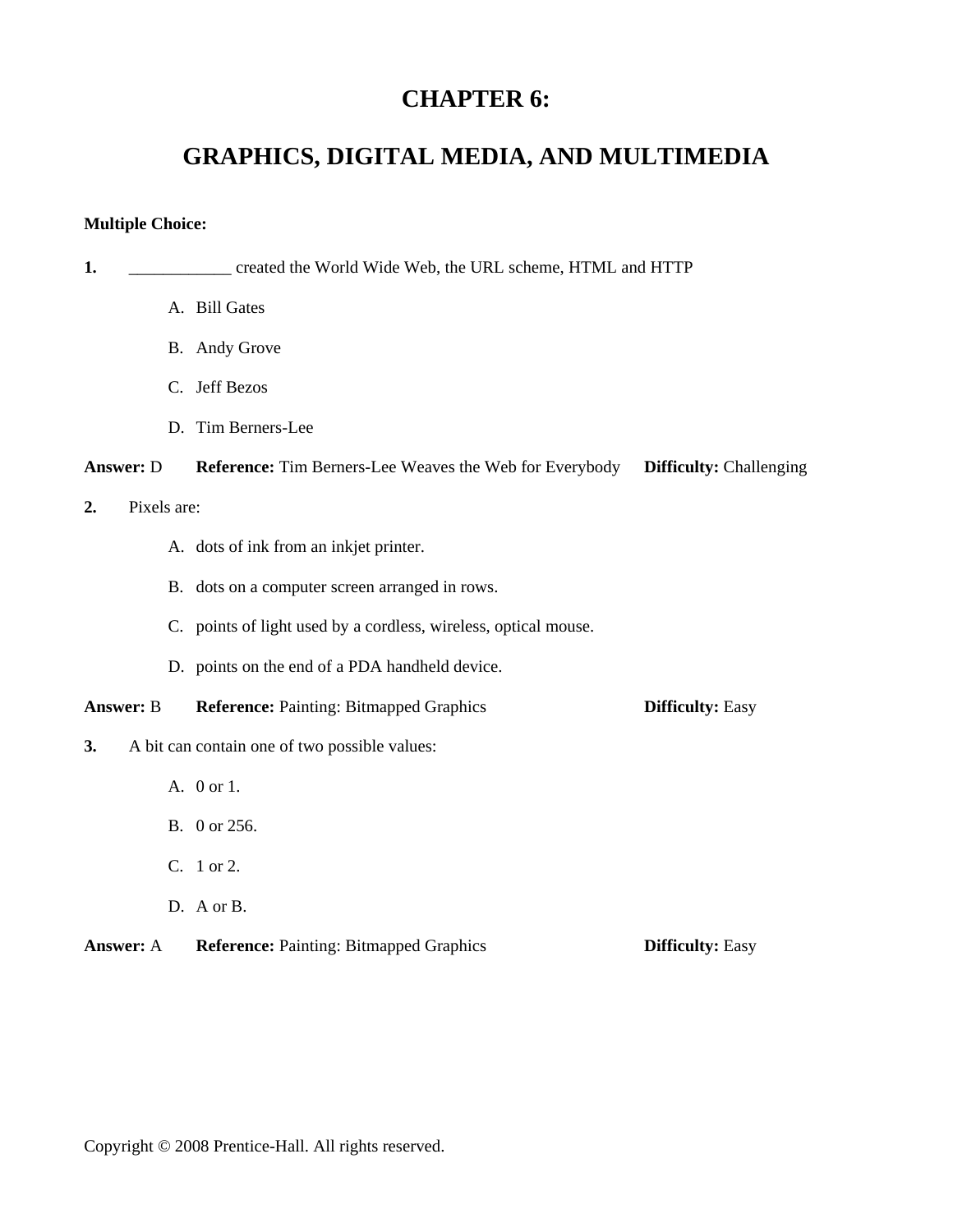- **4.** When a program assigns 8 bits to a pixel, that pixel can display one of up to \_\_\_\_\_\_\_\_\_\_\_\_ different shades of gray.
	- A. 8
	- B. 64
	- C. 256
	- D. 1,024

#### **Answer:** C **Reference** Painting: Bitmapped Graphics **Difficulty:** Challenging

- **5.** The density of pixels on a screen is known as:
	- A. resolution.
	- B. pixility.
	- C. pixel depth.
	- D. "jaggies".

### **Answer: A Reference: Painting: Bitmapped Graphics <b>Difficulty: Moderate**

#### **6.** The number of bits devoted to each pixel is called:

- A. resolution.
- B. bit depth.
- C. byte depth.
- D. vector graphics.

**Answer: B Reference: Painting: Bitmapped Graphics <b>Difficulty:** Moderate

- **7.** A(n) \_\_\_\_\_\_\_\_\_\_\_\_ graphic is composed of a grid of dots.
	- A. roster
	- B. vector
	- C. object-oriented
	- D. bitmap

**Answer: D Reference: Painting: Bitmapped Graphics <b>Difficulty:** Moderate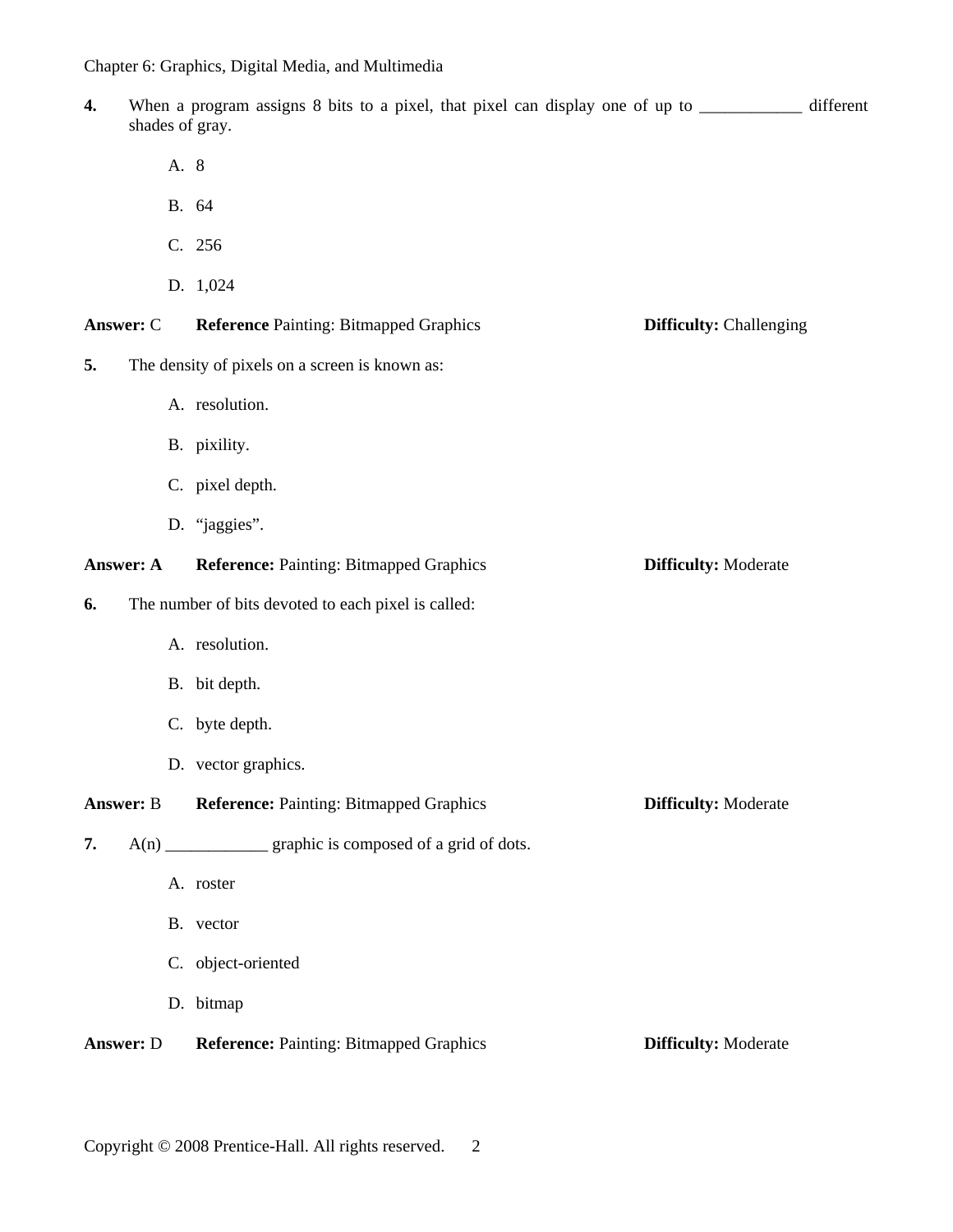| 8.  |                  |                                                                                                                                             |
|-----|------------------|---------------------------------------------------------------------------------------------------------------------------------------------|
|     |                  | A. vector                                                                                                                                   |
|     |                  | B. raster                                                                                                                                   |
|     |                  | C. analog                                                                                                                                   |
|     |                  | D. 3-D                                                                                                                                      |
|     | <b>Answer: B</b> | <b>Reference: Painting: Bitmapped Graphics</b><br><b>Difficulty: Moderate</b>                                                               |
| 9.  |                  | Software that stores lines and shapes rather than individual pixels is known as:                                                            |
|     |                  | A. vector graphics software.                                                                                                                |
|     |                  | B. raster graphics software.                                                                                                                |
|     |                  | C. bit-mapped graphics software.                                                                                                            |
|     |                  | D. resolution software.                                                                                                                     |
|     | <b>Answer: A</b> | <b>Reference:</b> Drawing: Object-Oriented Graphics<br><b>Difficulty: Moderate</b>                                                          |
| 10. |                  | is a standard page-description language built into many high-end output devices.                                                            |
|     |                  | A. Subscript                                                                                                                                |
|     |                  | B. XML                                                                                                                                      |
|     |                  | C. HTML                                                                                                                                     |
|     |                  | D. PostScript                                                                                                                               |
|     | <b>Answer:</b> D | <b>Reference:</b> Drawing: Object-Oriented Graphics<br><b>Difficulty: Easy</b>                                                              |
| 11. |                  | An artist can use _____________ software to draw, rotate, stretch and combine model objects inside a<br>complex "walk through" environment. |
|     |                  | A. 3-D modeling                                                                                                                             |
|     |                  | B. photo database                                                                                                                           |
|     |                  | C. photo management                                                                                                                         |
|     |                  | D. CAM                                                                                                                                      |

Answer: A Reference: 3-D Modeling Software **Difficulty:** Moderate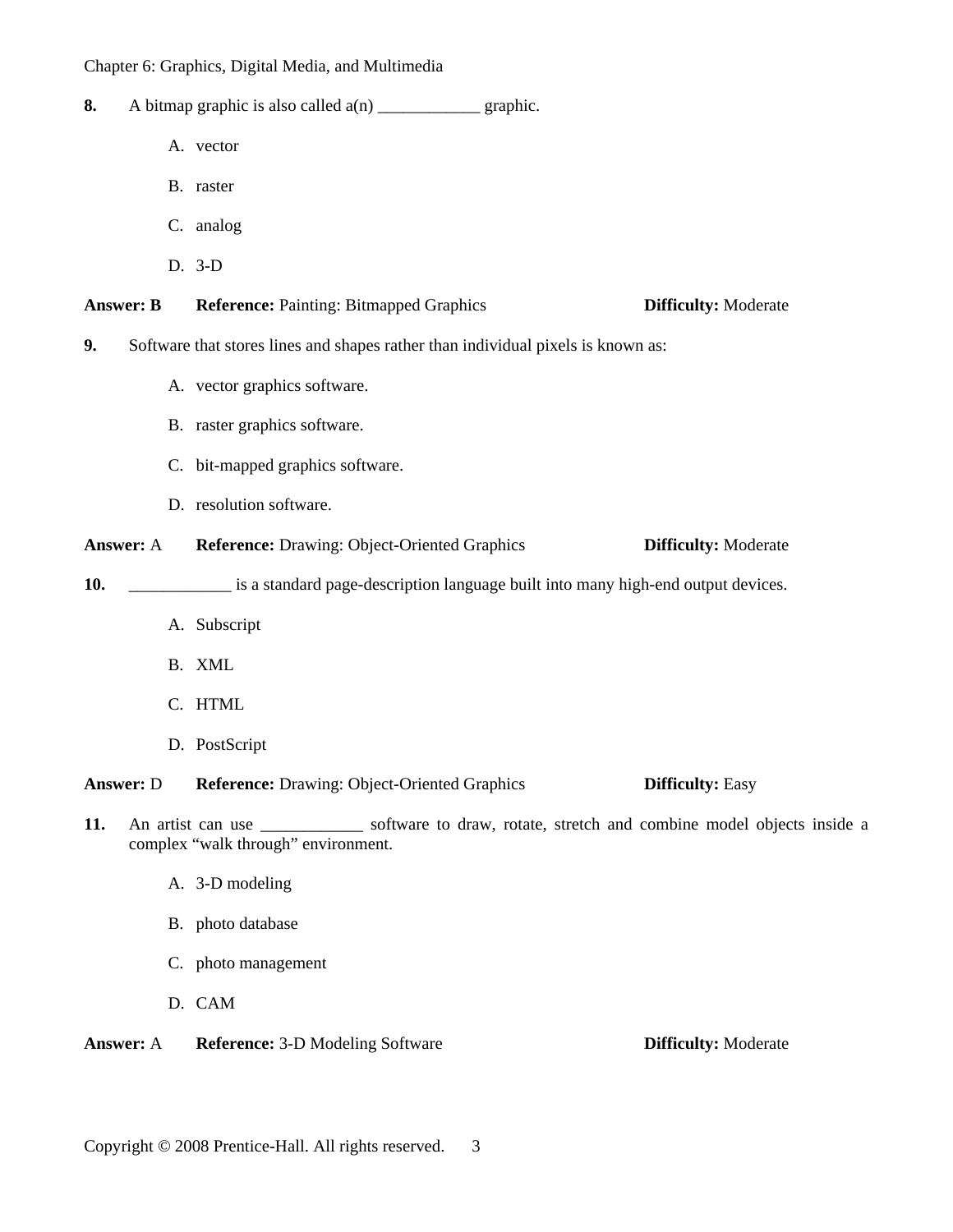#### **12.** CAD software is primarily used in:

- A. engineering.
- B. software development.
- C. desktop publishing.
- D. accounting.

#### **Answer:** A **Reference:** CAD/CAM: Turning Pictures into Products **Difficulty:** Moderate

- **13.** CAD stands for:
	- A. central-assisted design.
	- B. computer application design.
	- C. computer-aided database.
	- D. computer-aided design.

### **Answer:** D **Reference:** CAD/CAM: Turning Pictures into Products **Difficulty:** Moderate

- **14.** CAM stands for:
	- A. computer-assembly manufacturing.
	- B. computer application and manifestation.
	- C. computer-aided manufacturing.
	- D. computer application and marketing.

**Answer:** C **Reference:** CAD/CAM: Turning Pictures into Products **Difficulty:** Moderate

**15.** Guidelines for creating a first-rate PowerPoint presentation include all of the following EXCEPT:

- A. consider using predesigned templates for a consistent design.
- B. focus each slide on one idea.
- C. limit yourself to seven lines per list.
- D. use a large variety and quantity of sounds, animation, and fonts.

**Answer:** D **Reference:** Working Wisdom: Making Powerful Presentations **Difficulty:** Easy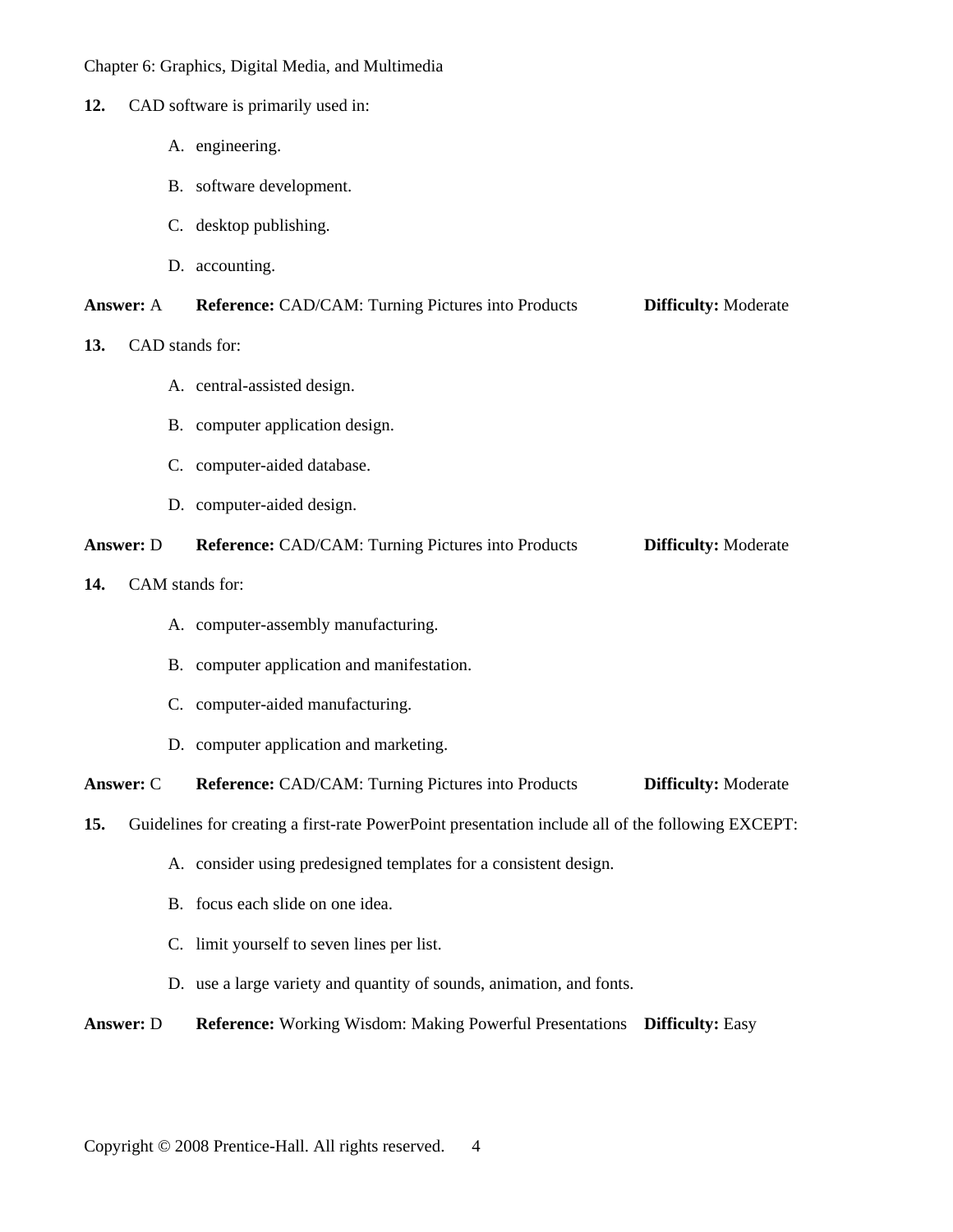- **16.** PowerPoint is an example of:
	- A. presentation graphics software.
	- B. animation software.
	- C. photo management software.
	- D. 3-D modeling software.

#### **Answer:** A **Reference:** Presentation Graphics: Bringing Lectures to Life **Difficulty:** Easy

- **17.** The creation of a presentation of slides is done using:
	- A. desktop publishing software.
	- B. picture editing software.
	- C. presentation graphics software.
	- D. 3-D modeling software.

#### **Answer:** C **Reference:** Presentation Graphics: Bringing Lectures to Life **Difficulty:** Easy

- **18.** The free add-on program for PowerPoint called lets users publish video presentations to the Web or CD/DVD.
	- A. Flash
	- B. Producer
	- C. FrontPage
	- D. Director MX

**Answer:** B **Reference:** Presentation Graphics: Bringing Lectures to Life **Difficulty:** Challenging

- **19.** Programs such as PowerPoint are also known as:
	- A. 3-D modeling software.
	- B. vector graphics programs.
	- C. Web design tools.
	- D. multimedia-presentation tools.

**Answer:** D **Reference:** Presentation Graphics: Bringing Lectures to Life **Difficulty:** Moderate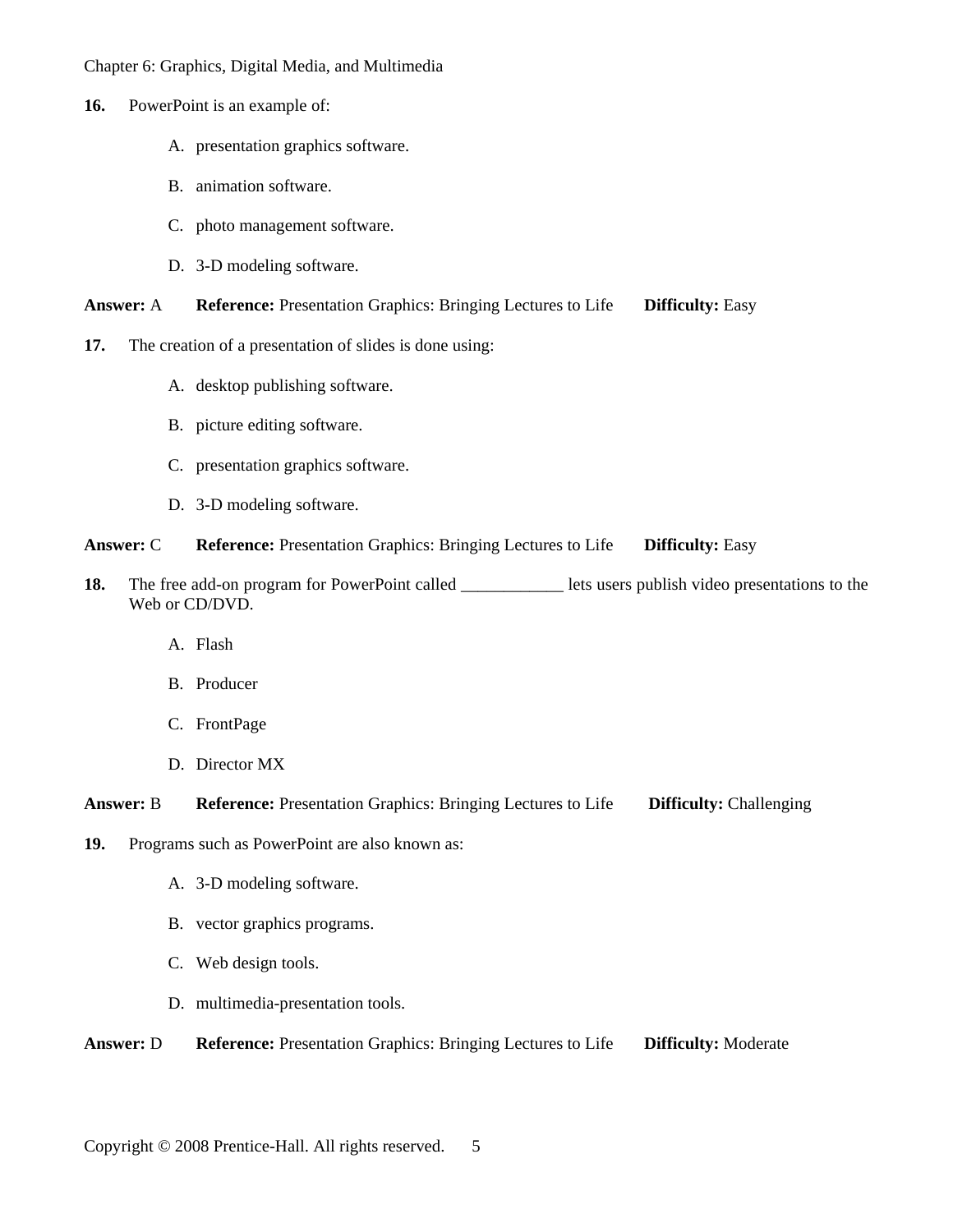- **20.** The creation of motion from still pictures is called:
	- A. sampling.
	- B. 3-D modeling.
	- C. transition.
	- D. animation.
- **Answer:** D **Reference:** Animation: Graphics in Time **Difficulty:** Moderate
- **21.** In comparison to animated GIFs, vector-graphics animations
	- A. download slower.
	- B. occupy more space.
	- C. describe images in terms of objects and locations.
	- D. describe images in terms of colored pixels.
- **Answer:** C **Reference** Animation: Graphics in Time **Difficulty:** Challenging
- **22.** Hardware used to convert analog signals into digital data is called a(n)
	- A. analoger.
	- B. digitizer.
	- C. FireWire medium.
	- D. broadcast converter.

**Answer: B Reference:** Analog and Digital Video **Difficulty:** Moderate

**23.** When you use a digital camera, your photo is stored as a \_\_\_\_\_\_\_\_\_\_\_\_\_ image.

- A. bitmapped
- B. vector
- C. raster
- D. roster

**Answer:** A **Reference:** Image Processing: Photographic Editing by Computer **Difficulty:** Easy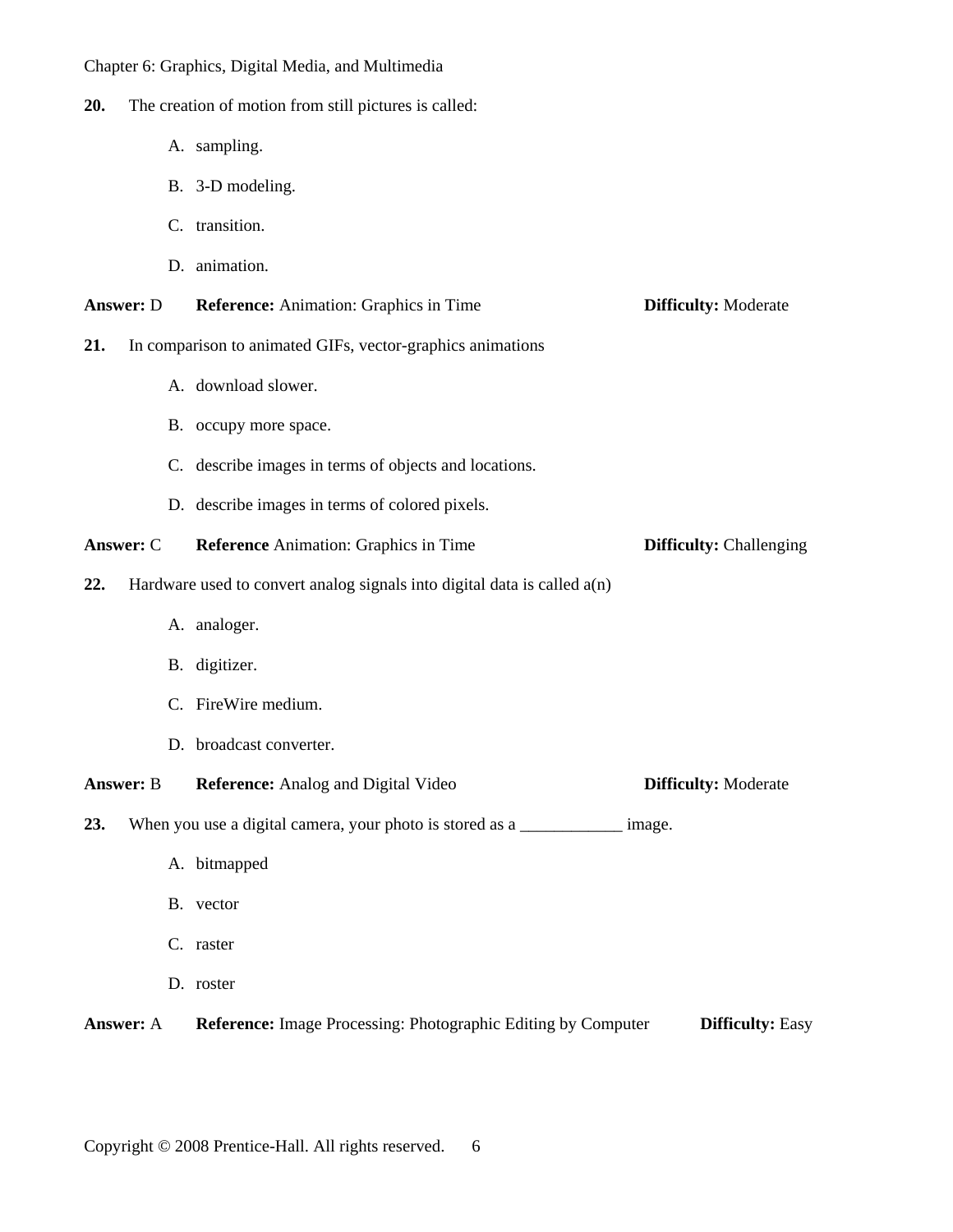- **24.** When something is displayed at the same time as it is created, accessed, or imported, it is known as:
	- A. digital time.
	- B. real time.
	- C. online time.
	- D. batch time.

**Answer:** B **Reference:** Analog and Digital Video **Difficulty:** Moderate

- **25.** A video project usually starts with an outline and a \_\_\_\_\_\_\_\_\_\_\_\_ that describes the action.
	- A. story edit
	- B. flow chart
	- C. storyboard
	- D. flow script

**Answer:** C **Reference:** Video Production Goes Digital **Difficulty:** Easy

- 26. Adobe Premiere, Apple iMovie, and Microsoft Windows Movie Maker 2 are examples of \_\_\_\_\_\_\_\_\_\_\_\_\_\_ software.
	- A. video editing
	- B. presentation
	- C. graphics
	- D. digital camera

**Answer:** A **Reference:** Video Production Goes Digital **Difficulty:** Easy

- **27.** What is the process that condenses files so they can be stored in less space and transmitted over the Internet at a faster rate?
	- A. Data downloading
	- B. Data compression
	- C. Digitization
	- D. Defragmentation

**Answer:** B **Reference:** How It Works: Data Compression **Difficulty:** Moderate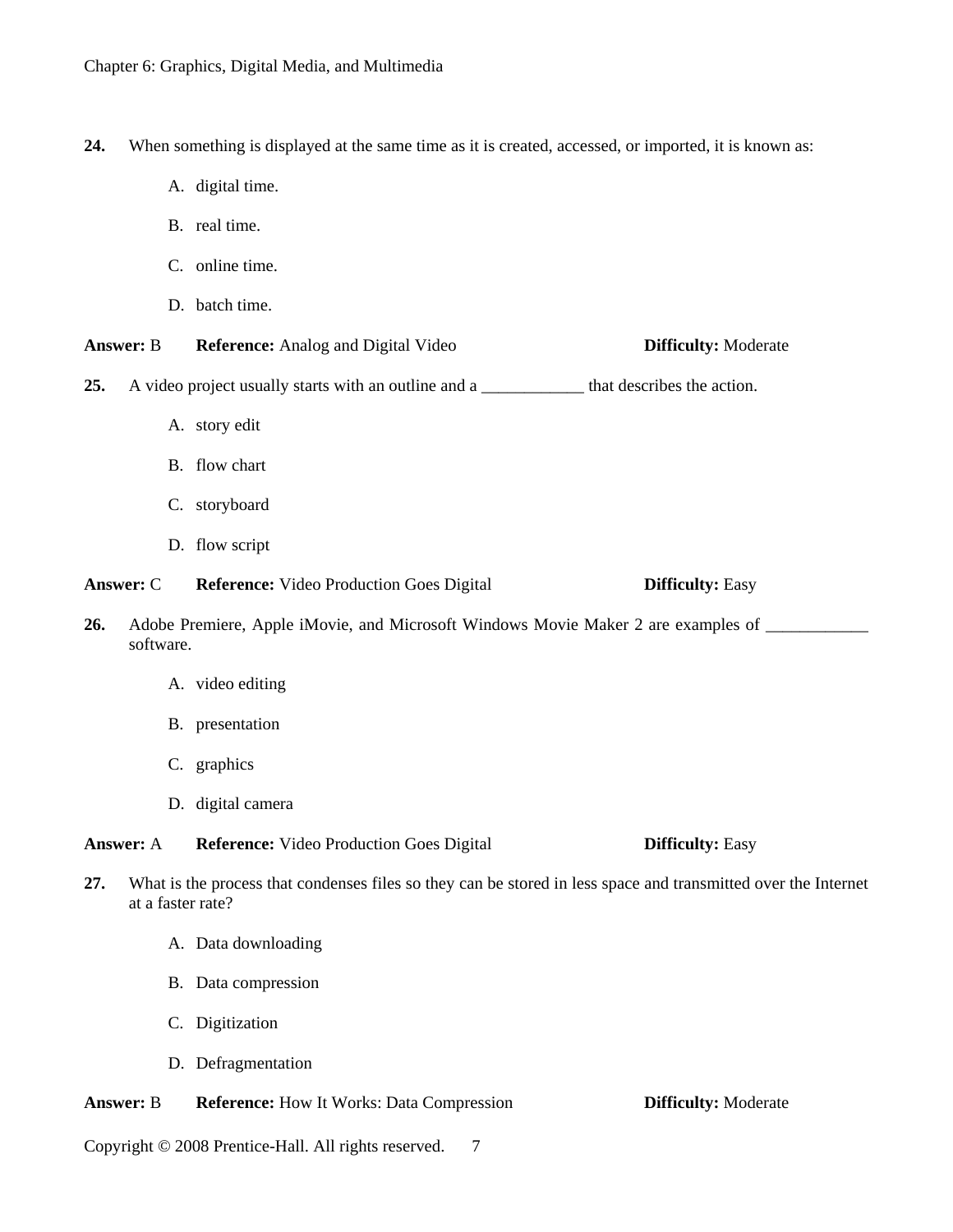**28.** Before condensed files can be opened and used, they must be:

- A. decompressed.
- B. zipped.
- C. upgraded.
- D. defragmented.

| <b>Answer:</b> A | <b>Reference:</b> How It Works: Data Compression | <b>Difficulty:</b> Moderate |
|------------------|--------------------------------------------------|-----------------------------|
|------------------|--------------------------------------------------|-----------------------------|

- **29.** Computer sounds can be synthesized or:
	- A. morphed.
	- B. animated.
	- C. analoged.
	- D. digitized.

**Answer:** D **Reference:** The Synthetic Musician: Computers and Audio **Difficulty:** Easy

- **30.** The process of copying files to a CD is known as:
	- A. burning.
	- B. zipping.
	- C. digitizing.
	- D. ripping.

**Answer:** A **Reference:** Digital Audio Basics **Difficulty:** Easy

**31.** All EXCEPT \_\_\_\_\_\_\_\_\_\_ can squeeze music files into a fraction of their original size.

- A. AAC
- B. MP3
- C. WMA
- D. P2P

**Answer: D** Reference: Digital Audio Basics **Difficulty: Challenging**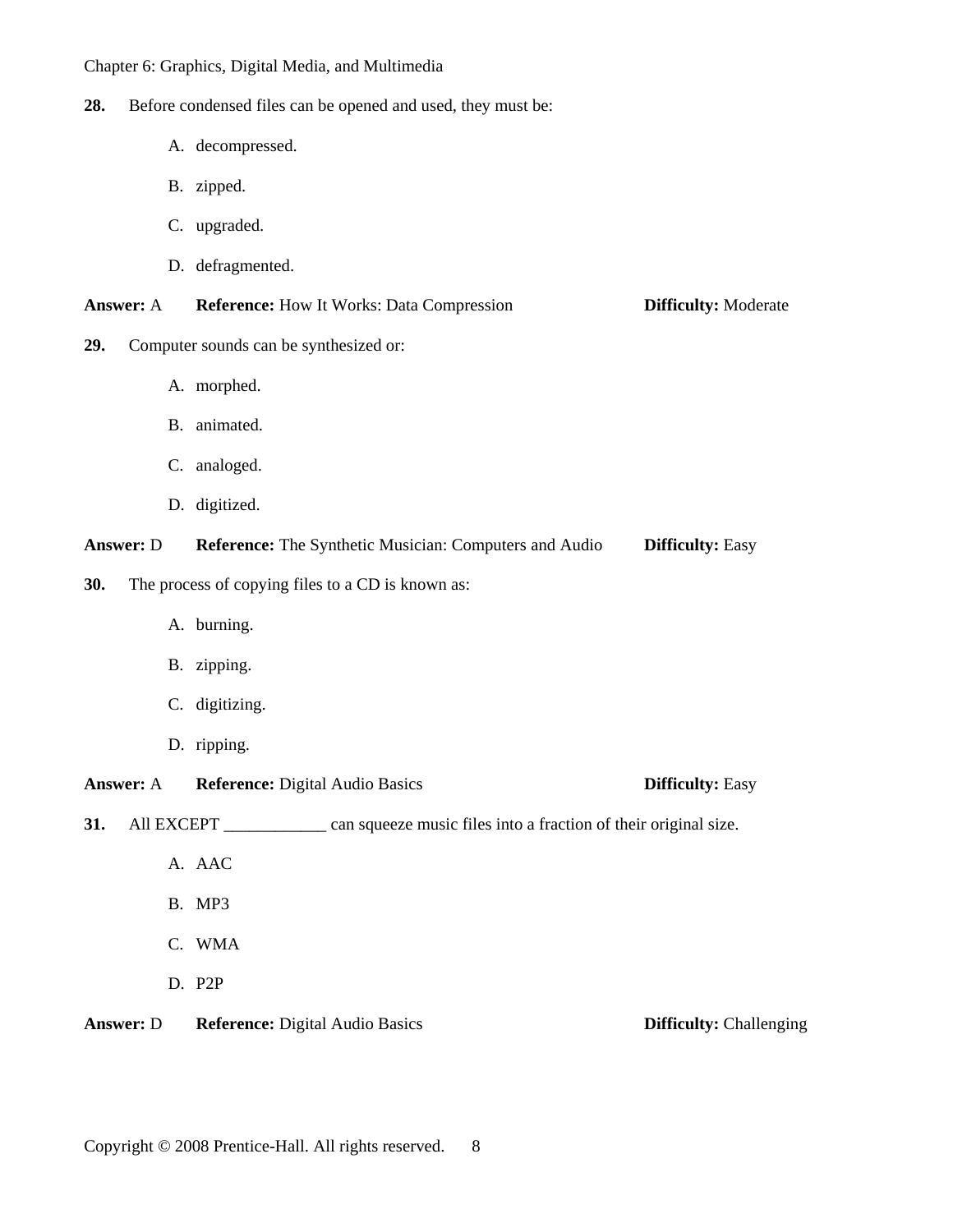- **32.** Music played on a computer but never downloaded is known as:
	- A. P2P.
	- B. streaming.
	- C. MP3.
	- D. electronica.

**Answer:** B **Reference:** Working Wisdom: Digital Audio Do's and Don'ts **Difficulty:** Moderate

- **33.** Streaming audio
	- A. stops playing when the user disconnects from the Internet.
	- B. is automatically stored on the local computer.
	- C. must be recorded and played using a synthesizer.
	- D. must be stored on a MIDI instrument.

**Answer:** A **Reference:** Working Wisdom: Digital Audio Do's and Don'ts **Difficulty:** Moderate

**34.** The following are all used to compress music files EXCEPT:

- A. Advanced Audio Codec
- B. MP3
- C. Windows Media Audio
- D. MIDI

**Answer:** D **Reference:** Digital Audio Basics **Difficulty:** Moderate

**35.** \_\_\_\_\_\_\_\_\_\_\_\_ commands can be interpreted by a variety of music synthesizers.

- A. Windows Media Audio
- B. MIDI
- C. MP3
- D. Advanced Audio Codec

**Answer:** B **Reference:** Samplers, Synthesizers, and Sequencers: Digital Audio and MIDI **Difficulty:** Easy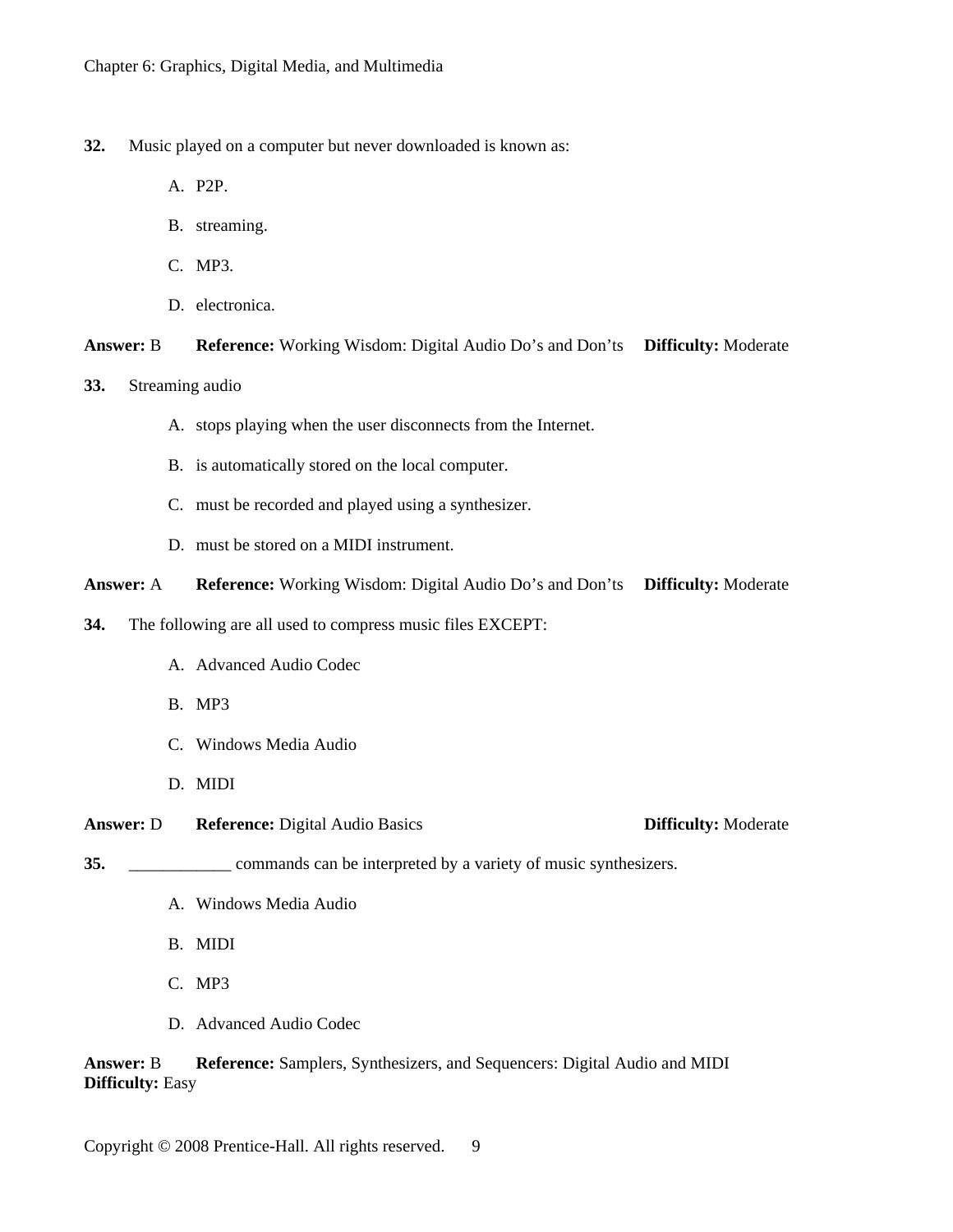**36.** MIDI stands for:

- A. Multimedia Instruction and Digital Interface.
- B. Musical Instrument Digital Interface.
- C. Musical Integrated Direct Interface.
- D. Musical Interface Digitally Integrated.

**Answer:** B **Reference:** Samplers, Synthesizers, and Sequencers: Digital Audio and MIDI **Difficulty:** Moderate

- **37.** A standard interface used to send commands between computers and musical instruments is:
	- A. Hypermedia.
	- B. RealAudio.
	- C. MIDI.
	- D. AAC.

**Answer:** C **Reference:** Samplers, Synthesizers, and Sequencers: Digital Audio and MIDI **Difficulty:** Moderate

**38.** Hypertext was developed to allow textual information to be linked in a \_\_\_\_\_\_\_\_\_\_\_\_ manner.

- A. sequential
- B. real time
- C. nonsequential
- D. linear

**Answer:** C **Reference:** Hypertext and Hypermedia **Difficulty:** Moderate

- **39.** The term \_\_\_\_\_\_\_\_\_\_\_\_ refers to a combination of text, graphics, animation, video, music, voice, and sound effects used to communicate a message.
	- A. multitasking
	- B. hyperlinking
	- C. multicasting
	- D. multimedia

**Answer:** D **Reference:** Interactive Multimedia: What Is It? **Difficulty:** Easy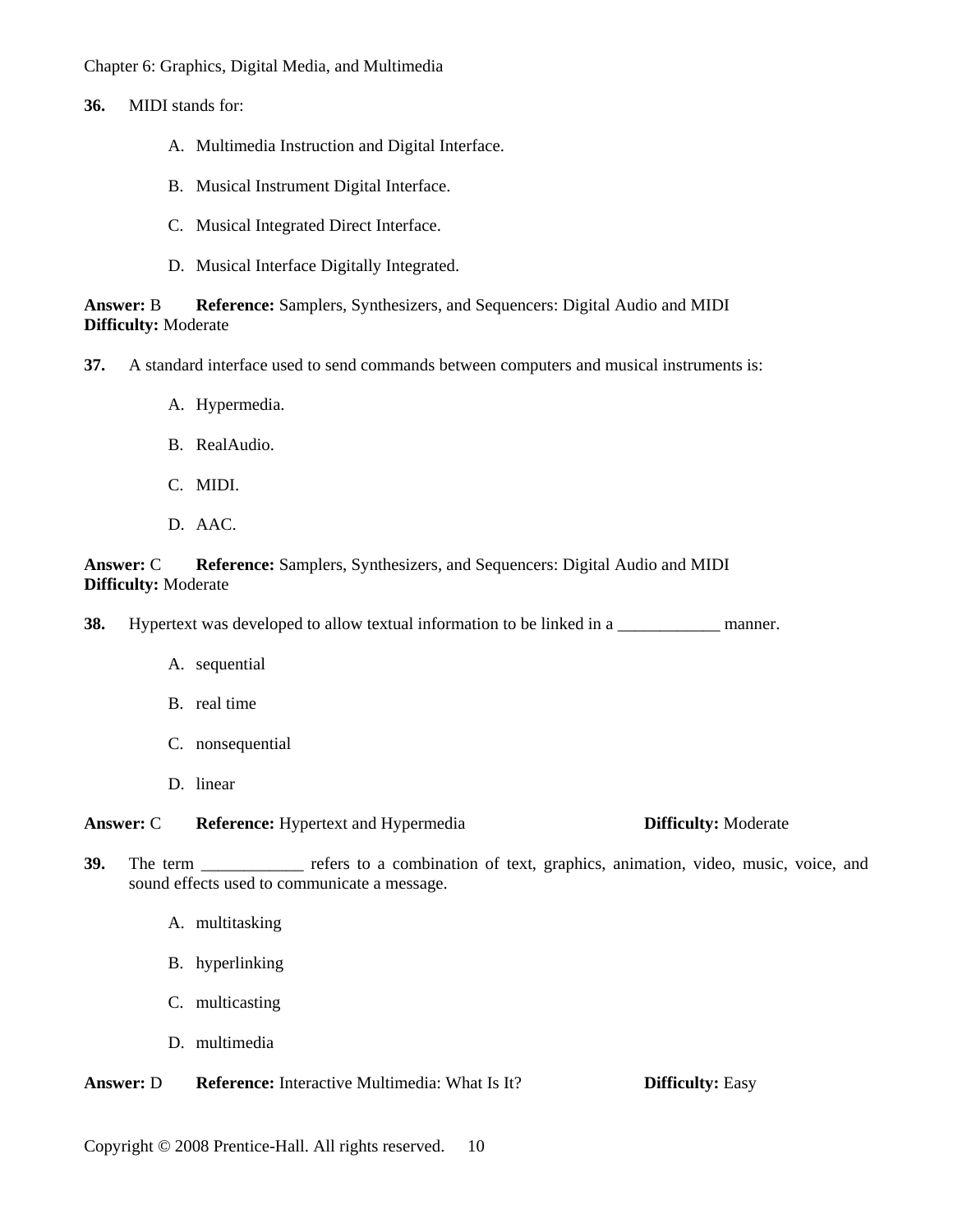- **40.** The \_\_\_\_\_\_\_\_\_\_\_\_ world creates the illusion of immersion.
	- A. virtual
	- B. hypermedia
	- C. MIDI
	- D. CIM

**Answer:** A **Reference:** Inventing the Future: Shared Virtual Spaces **Difficulty:** Easy

- **41.** \_\_\_\_\_\_\_\_\_\_\_\_ combines virtual reality techniques with new vision technologies allowing users to move around in shared virtual spaces, while keeping their unique points of view.
	- A. Streaming
	- B. Hypermedia
	- C. CAM
	- D. Tele-immersion

**Answer:** D **Reference:** Inventing the Future: Shared Virtual Spaces **Difficulty:** Easy

#### **Fill in the Blank:**

|                       | 42. ________________ was the developer of HTTP, HTML and the Web.                                    |                                |
|-----------------------|------------------------------------------------------------------------------------------------------|--------------------------------|
|                       | <b>Answer:</b> Tim Berners-Lee Reference: Tim Berners-Lee Weaves                                     | <b>Difficulty:</b> Challenging |
|                       | 43. The _____________ is an organization dedicated to helping evolve the Web in positive directions. |                                |
|                       | Answer: W3C or World Wide Web Consortium Reference: Tim Berners-Lee Weaves Difficulty: Challenging   |                                |
|                       | 44. A picture shown on a computer screen is made up of a number of dots called __________.           |                                |
| <b>Answer:</b> pixels | <b>Reference:</b> Painting: Bitmapped Graphics                                                       | <b>Difficulty: Moderate</b>    |
|                       | <b>45.</b> Bitmapped graphics are also called _________________ graphics.                            |                                |
| <b>Answer:</b> raster | <b>Reference:</b> Painting: Bitmapped Graphics                                                       | <b>Difficulty:</b> Challenging |
|                       | <b>46.</b> The number of bits devoted to each pixel is called ____________.                          |                                |
|                       | <b>Answer:</b> bit depth or color depth <b>Reference:</b> Painting: Bitmapped Graphics               | <b>Difficulty:</b> Challenging |
|                       | Copyright © 2008 Prentice-Hall. All rights reserved. 11                                              |                                |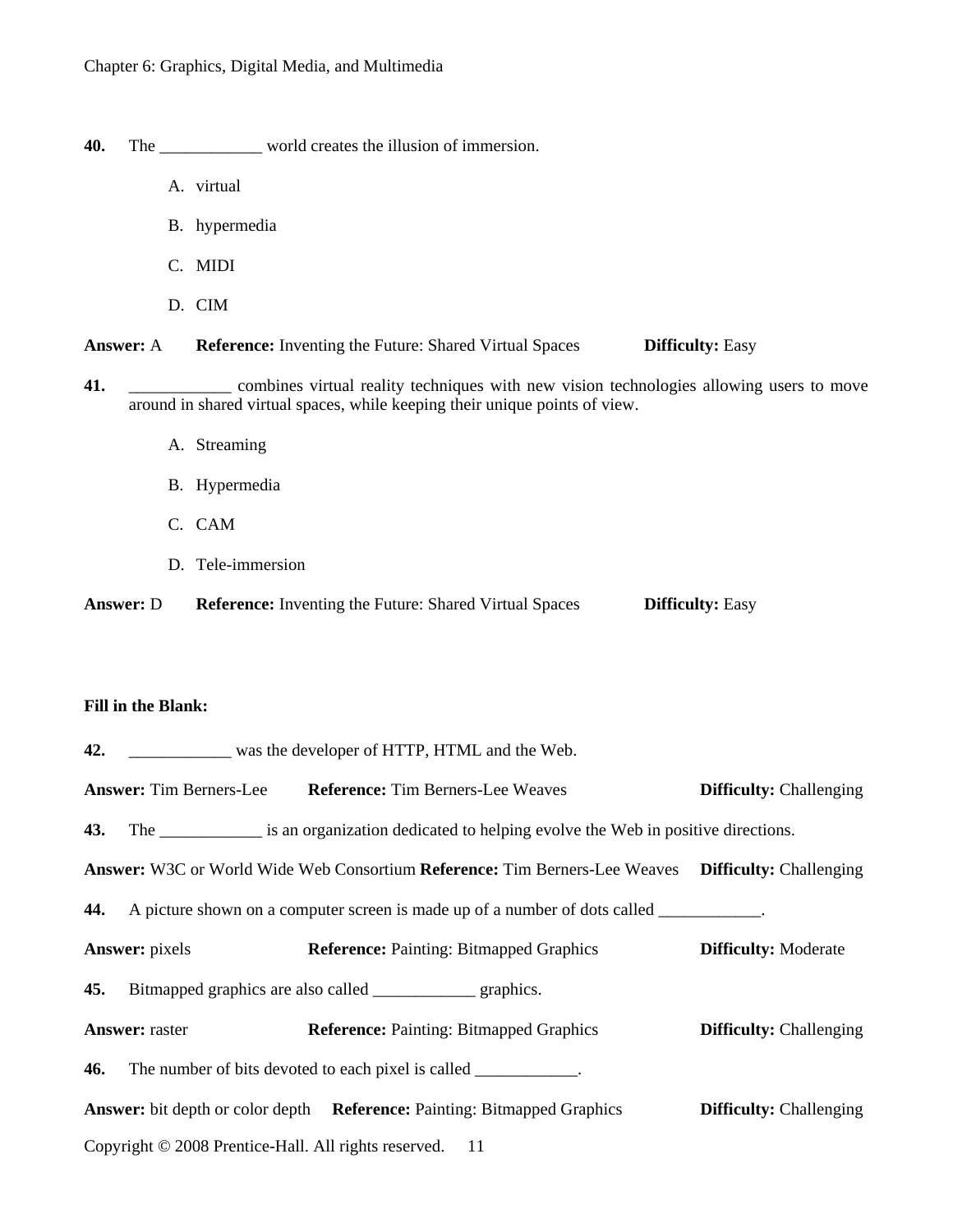| 47. | The density of the pixels for a monitor is known as |  |
|-----|-----------------------------------------------------|--|
|-----|-----------------------------------------------------|--|

|     | Answer: resolution                                                | <b>Reference: Painting: Bitmapped Graphics</b>                                                                                                       | <b>Difficulty: Moderate</b>    |
|-----|-------------------------------------------------------------------|------------------------------------------------------------------------------------------------------------------------------------------------------|--------------------------------|
| 48. | DPI stands for ____________.                                      |                                                                                                                                                      |                                |
|     |                                                                   | <b>Answer:</b> dots per inch <b>Reference:</b> Painting: Bitmapped Graphics                                                                          | <b>Difficulty: Moderate</b>    |
| 49. | the creator.                                                      | photographs, drawings, text, or company logos should not be used without permission from                                                             |                                |
|     | <b>Answer:</b> Copyrighted                                        | <b>Reference:</b> Working Wisdom: Creating Smart Art                                                                                                 | <b>Difficulty: Easy</b>        |
| 50. |                                                                   | software allows a photographer to manipulate digital photos and other high-resolution<br>images with tools similar to those found in paint programs. |                                |
|     | <b>Answer:</b> Image-processing<br><b>Difficulty:</b> Challenging | <b>Reference:</b> Image Processing: Photographic Editing by Computer                                                                                 |                                |
| 51. |                                                                   | When printing an object-oriented graphic, resolution is limited only by the ______ device.                                                           |                                |
|     | <b>Answer: output</b>                                             | Reference: Drawing: Object-Oriented Graphics Difficulty: Moderate                                                                                    |                                |
| 52. | shapes.                                                           | graphic software stores a picture not as a collection of dots, but as a collection of lines and                                                      |                                |
|     |                                                                   | <b>Answer:</b> Vector or object-oriented <b>Reference:</b> Drawing: Object-Oriented Graphics <b>Difficulty:</b> Moderate                             |                                |
| 53. | printed page is called ____________.                              | A standard page-description language for describing text fonts, illustrations, and other elements of the                                             |                                |
|     | <b>Answer: PostScript</b>                                         | <b>Reference:</b> Drawing: Object-Oriented Graphics                                                                                                  | <b>Difficulty:</b> Challenging |
| 54. |                                                                   | _______________ software is used by engineers to design products.                                                                                    |                                |
|     | <b>Answer: CAD</b>                                                | Reference: CAD/CAM: Turning Pictures into Products Difficulty: Moderate                                                                              |                                |
| 55. |                                                                   | software is used to control manufacturing of products.                                                                                               |                                |
|     | <b>Answer: CAM</b>                                                | Reference: CAD/CAM: Turning Pictures into Products Difficulty: Moderate                                                                              |                                |
| 56. | CIM stands for $\_\_\_\_\_\_\_\_\$ .                              |                                                                                                                                                      |                                |
|     | <b>Difficulty: Moderate</b>                                       | Answer: computer-integrated manufacturing Reference: CAD/CAM: Turning Pictures into Products                                                         |                                |
| 57. |                                                                   | The combination of CAD and CAM is called ___________.                                                                                                |                                |
|     | <b>Answer: CIM</b>                                                | Reference: CAD/CAM: Turning Pictures into Products Difficulty: Moderate                                                                              |                                |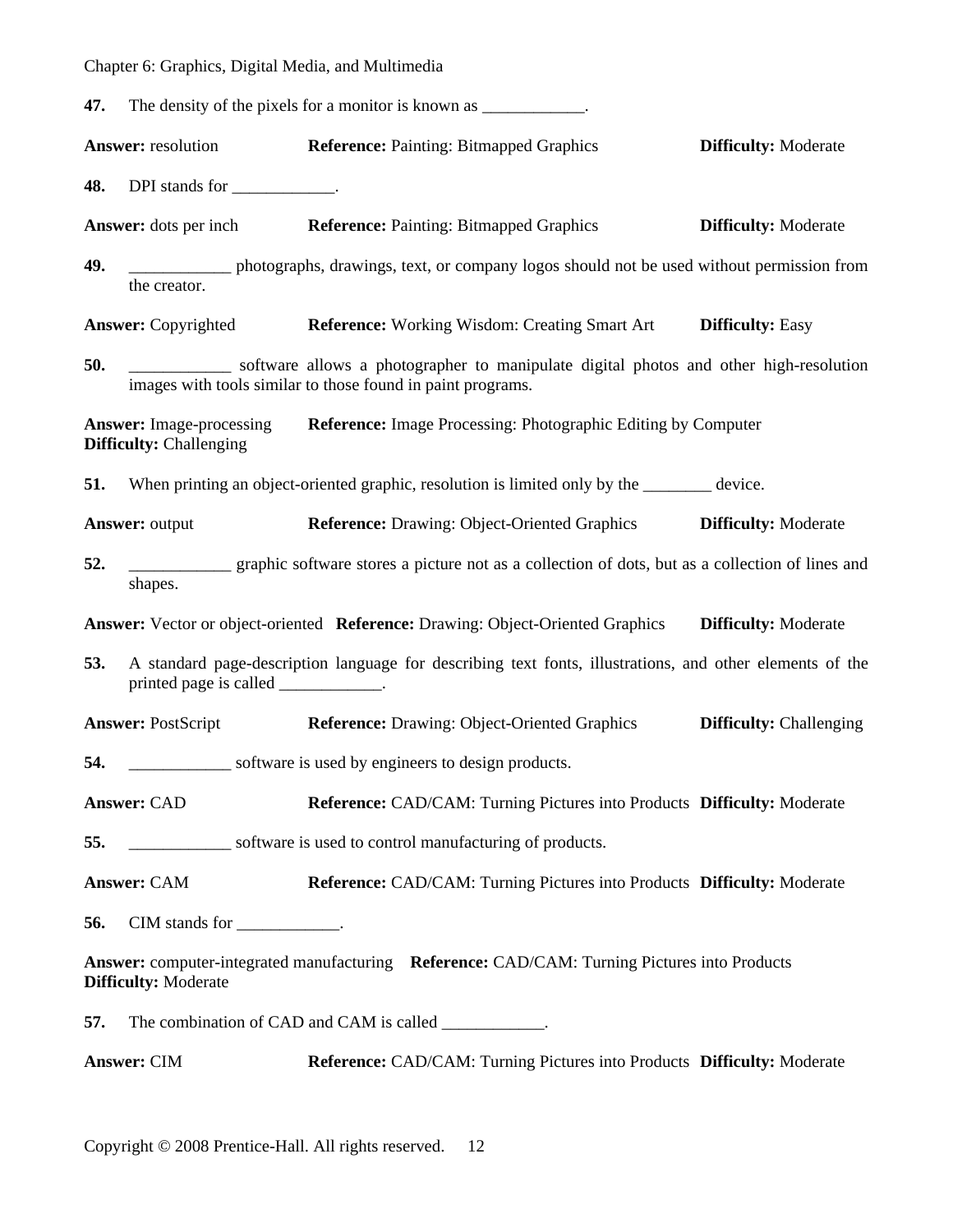**58.** SVG stands for \_\_\_\_\_\_\_\_\_\_\_.

|     |                                                                                                                                                                                       | Answer: Scalable Vector Graphics Reference: Animation: Graphics in Time                                  | <b>Difficulty:</b> Challenging |  |  |
|-----|---------------------------------------------------------------------------------------------------------------------------------------------------------------------------------------|----------------------------------------------------------------------------------------------------------|--------------------------------|--|--|
| 59. |                                                                                                                                                                                       | A(n) _____________ converts analog video signals from a TV broadcast or videotape into digital data.     |                                |  |  |
|     | <b>Answer:</b> video digitizer                                                                                                                                                        | <b>Reference:</b> Analog and Digital Video                                                               | <b>Difficulty: Moderate</b>    |  |  |
| 60. | screen immediately.                                                                                                                                                                   | In _____________ time, a video digitizer imports signals from a source and displays them on the computer |                                |  |  |
|     | Answer: real                                                                                                                                                                          | <b>Reference:</b> Analog and Digital Video                                                               | <b>Difficulty: Moderate</b>    |  |  |
| 61. |                                                                                                                                                                                       | When a video clip merges and transforms into another image, it is known as ____________.                 |                                |  |  |
|     | <b>Answer:</b> morphing                                                                                                                                                               | <b>Reference:</b> Video Production Goes Digital                                                          | <b>Difficulty: Moderate</b>    |  |  |
| 62. |                                                                                                                                                                                       | A(n) _____________ describes the action, dialogue and music for each scene of a video.                   |                                |  |  |
|     | Answer: storyboard                                                                                                                                                                    | <b>Reference:</b> Video Production Goes Digital                                                          | <b>Difficulty: Moderate</b>    |  |  |
| 63. | second.                                                                                                                                                                               | rate refers to the number of sound "snapshots" the sound recording equipment takes each                  |                                |  |  |
|     | <b>Answer: Sampling</b>                                                                                                                                                               | <b>Reference:</b> Digital Audio Basics                                                                   | <b>Difficulty: Moderate</b>    |  |  |
| 64. |                                                                                                                                                                                       | To compress a word into a two-byte code, the computer looks up every word in the code ___________.       |                                |  |  |
|     | <b>Answer:</b> dictionary                                                                                                                                                             | <b>Reference:</b> How it Works: Data Compression                                                         | <b>Difficulty: Moderate</b>    |  |  |
| 65. | instruments.                                                                                                                                                                          | is the standard interface which enables a computer to connect to different digital musical               |                                |  |  |
|     | <b>Answer: MIDI</b><br><b>Difficulty: Easy</b>                                                                                                                                        | Reference: Samplers, Synthesizers, and Sequencers: Digital Audio and MIDI                                |                                |  |  |
| 66. |                                                                                                                                                                                       | Electronica is sequenced music that is designed from the ground up with ______________audio technology.  |                                |  |  |
|     | <b>Answer:</b> digital                                                                                                                                                                | Reference: Digital Audio Do's and Don'ts                                                                 | <b>Difficulty: Moderate</b>    |  |  |
| 67. |                                                                                                                                                                                       | When using MIDI instruments, _______________ is used to correct a musician's timing.                     |                                |  |  |
|     | Answer: quantizing<br><b>Difficulty: Challenging</b>                                                                                                                                  | Reference: How It Works: Computer-Based Music Production                                                 |                                |  |  |
| 68. | In 1987, Apple introduced HyperCard, a(n) _____________ system that combined text, numbers, graphics,<br>animations, sound effects, music and other media into hyperlinked documents. |                                                                                                          |                                |  |  |
|     | Answer: hypermedia                                                                                                                                                                    | <b>Reference:</b> Hypertext and Hypermedia                                                               | <b>Difficulty: Moderate</b>    |  |  |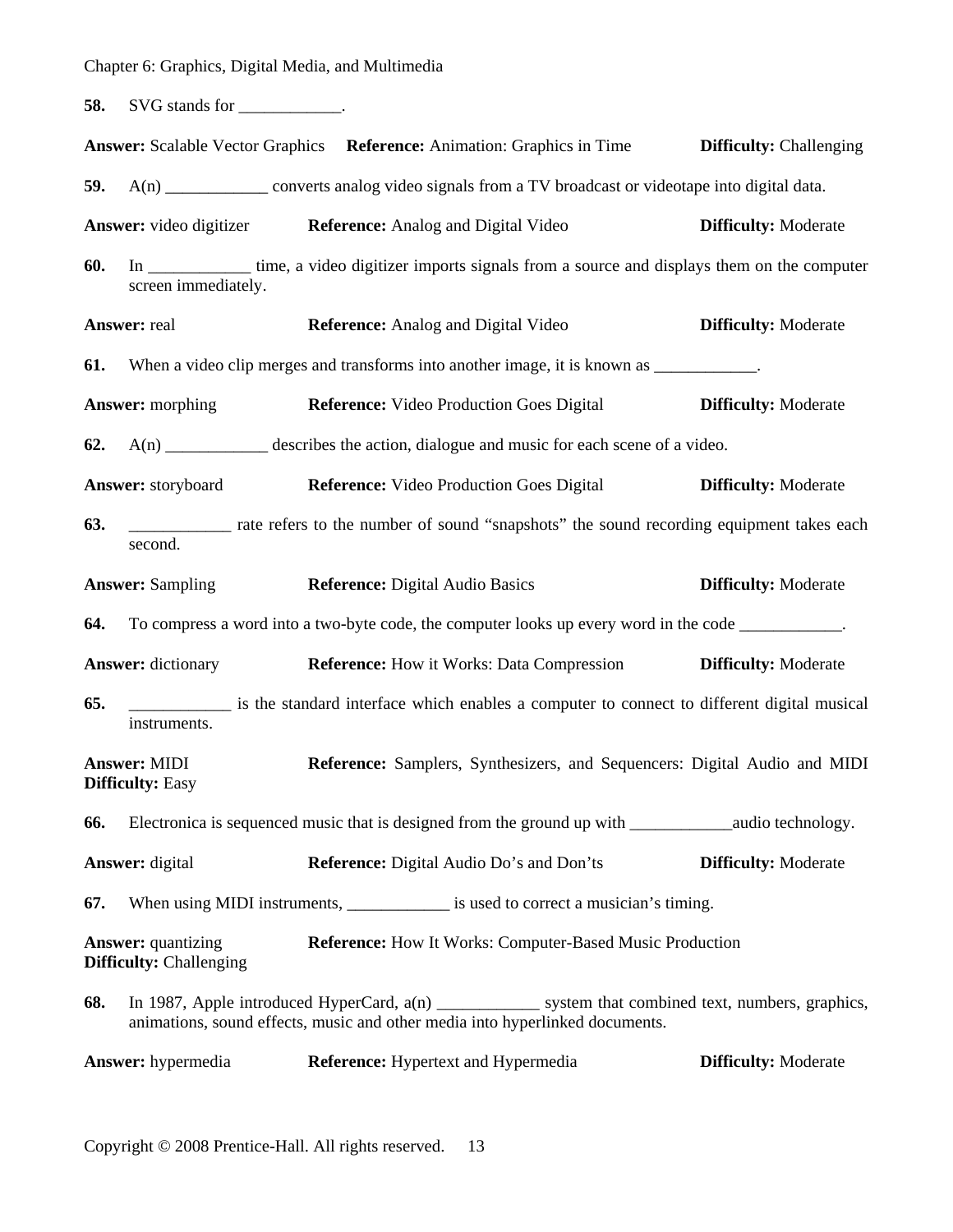**69.** Software is used to create and edit documents that can include graphics, text, video clips and sounds.

**Answer:** Multimedia authoring **Reference:** Multimedia Authoring: Making Mixed Media **Difficulty:** Moderate

**70.** \_\_\_\_\_\_\_\_\_\_\_\_ combines virtual reality techniques with new vision technologies so that a user can keep his/her own perspective while moving around virtual spaces that he/she is sharing with others.

**Answer:** Tele-immersion **Reference:** Inventing the Future: Shared Virtual Spaces **Difficulty:** Challenging

- **71.** \_\_\_\_\_\_\_\_\_\_ reality is the use of a computer display to add virtual information to a user's sensory perceptions.
- **Answer:** Augmented **Reference:** Inventing the Future: Shared Virtual Spaces **Difficulty:** Challenging
- **72.** AR stands for \_\_\_\_\_\_\_\_\_\_\_.
- **Answer:** augmented reality **Reference:** Inventing the Future: Shared Virtual Spaces **Difficulty:** Challenging

#### **Matching:**

**73.** Match the following software programs with their capabilities:

|     | Answers: $C$ , $B$ , $E$ , $A$ , $D$ , $F$ | <b>Reference:</b> Multiple locations<br><b>Difficulty:</b> Challenging |
|-----|--------------------------------------------|------------------------------------------------------------------------|
| VI. | presentation-graphics software             | F. can automate the creation of visual aids for lectures               |
|     |                                            | and editing machine                                                    |
| V.  | 3-D modeling software                      | E. can turn a computer into a musical composing, recording,            |
| IV. | drawing software                           | D. can create objects or models that can be rotated or stretched       |
| Ш.  | sequencing software                        | C. can eliminate "red eye" and brush away blemishes                    |
| П.  | painting software                          | B. can create pixels on the screen using a pointing device             |
| Ι.  | image-processing software                  | A. can store a picture as a collection of lines and shapes             |